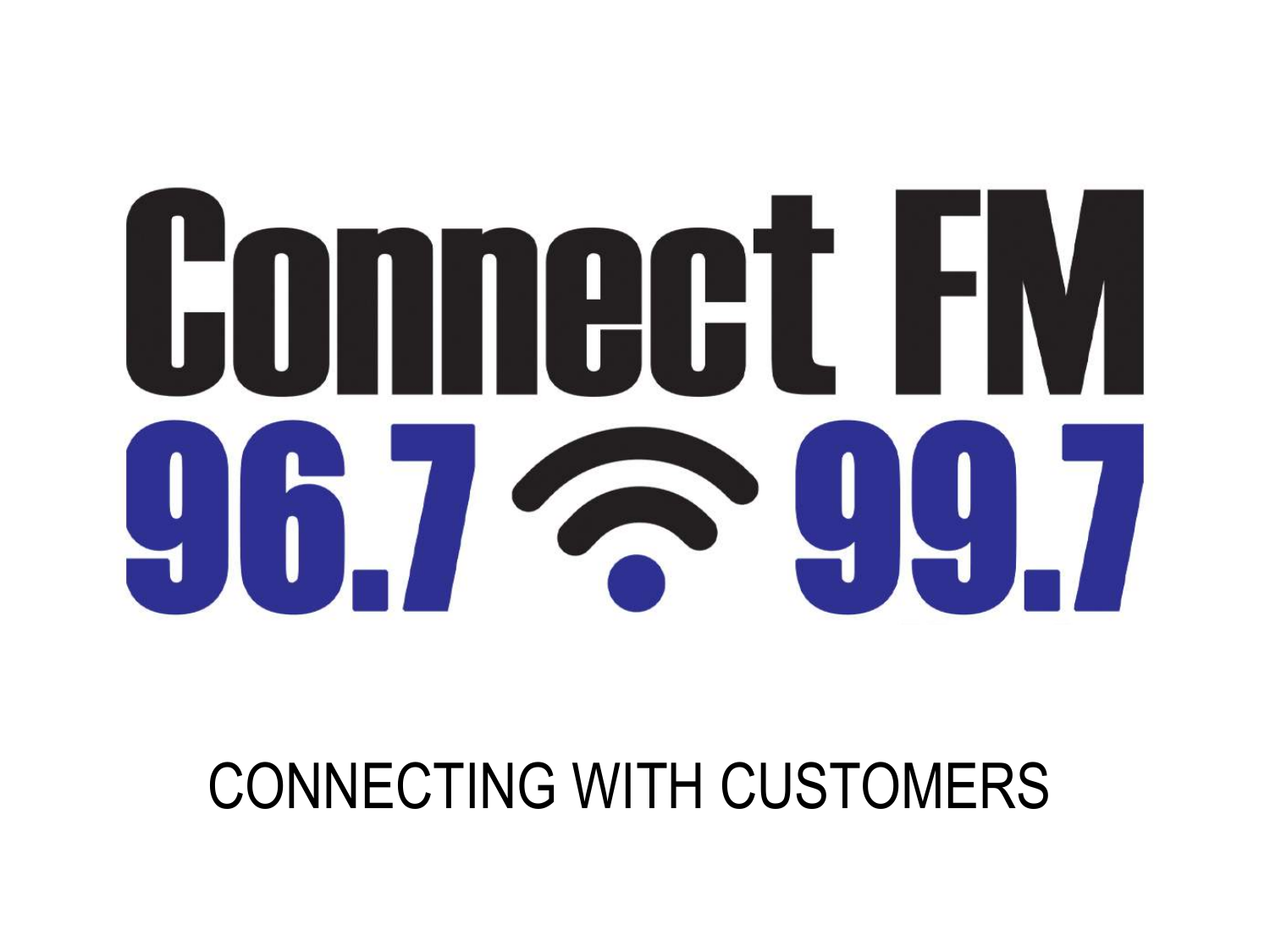## **Connect FM Connect FM Overview**  $96.7 < 99.7$

Connect Radio is the local source for news and conversation in DuBois, PA.

Featuring the biggest names in talk radio: Rush, Hannity, Clark Howard and CBS **Sports** 

|                                        | <b>Station: Connect FM</b>              |
|----------------------------------------|-----------------------------------------|
|                                        | <b>Frequency: FM 96.7 &amp; FM 99.7</b> |
| <b>AM Coverage: AM 1420</b>            |                                         |
|                                        | <b>Web: Connectradio.fm</b>             |
|                                        | & Connect FM App                        |
|                                        | <b>Format:</b> News, Talk, Sports       |
| <b>Target Audience:</b> Adults 45+     |                                         |
| <b>Primary Market Area: DuBois, PA</b> |                                         |

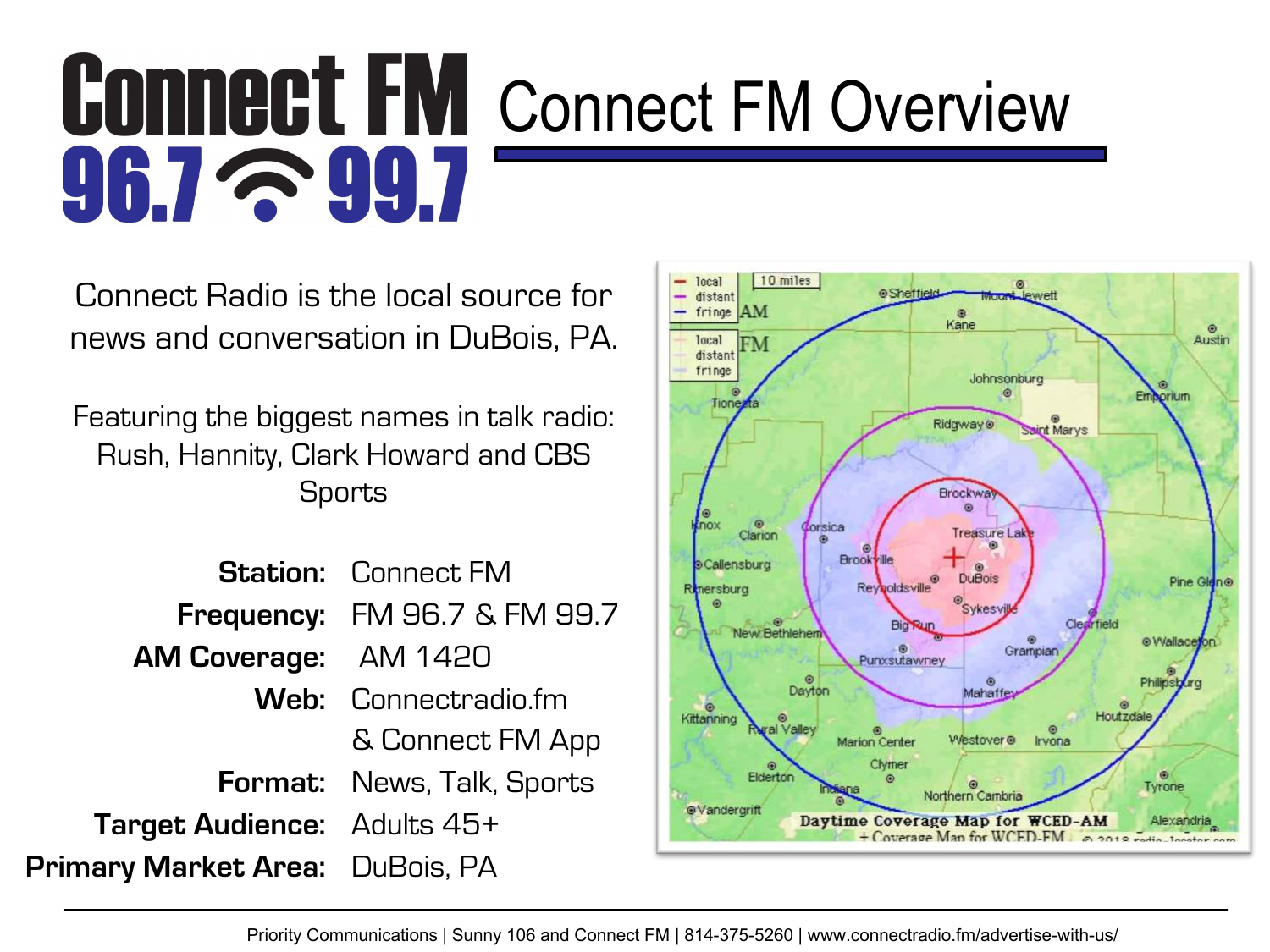# Connect FM Connect FM Listeners  $96.7 < 99.7$

Connect with your future customers:

The average listeners:

- Are adults aged 45+
- Have high disposable income
- Are active consumers



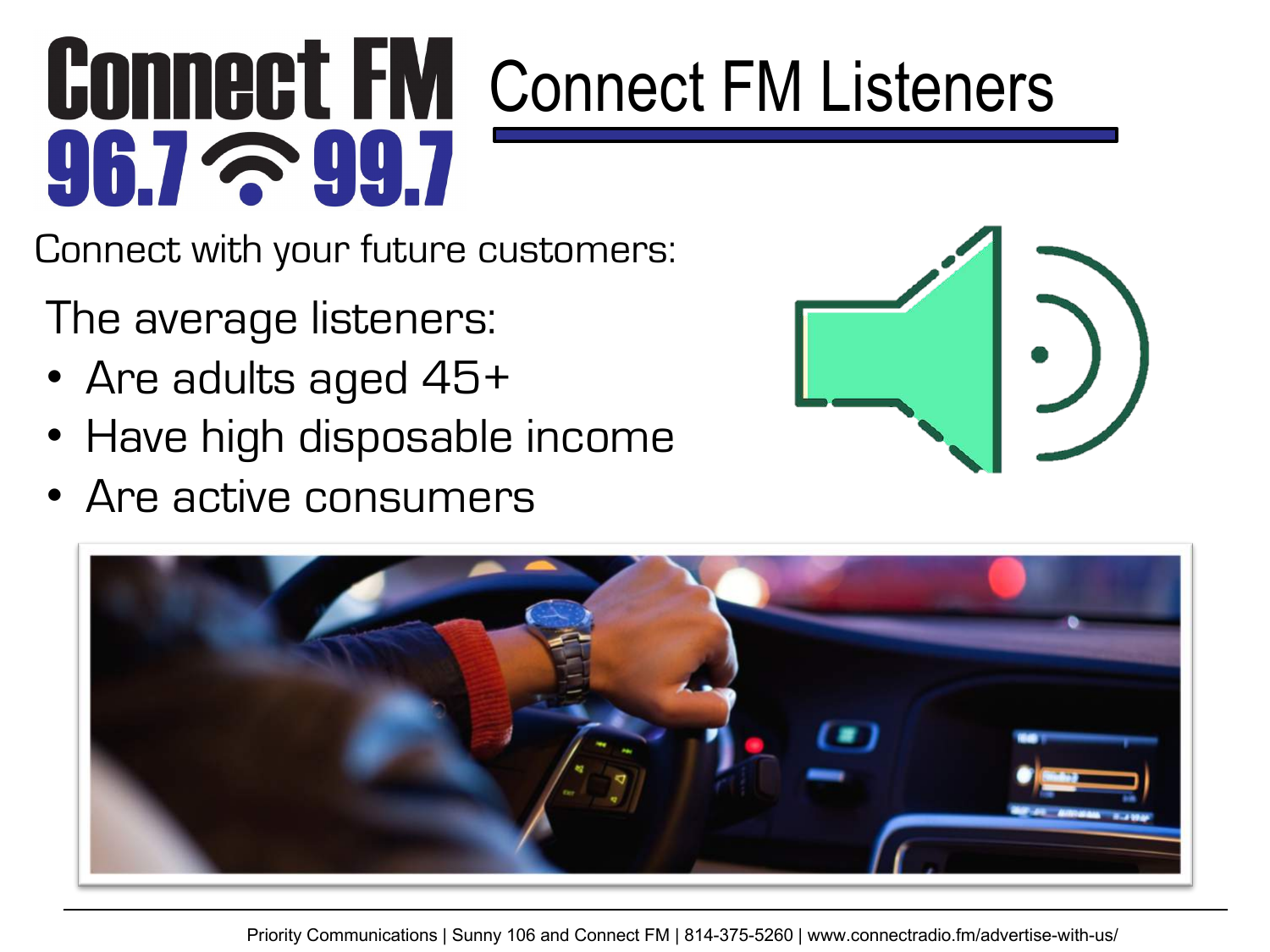#### Our Media Mix

Top of Mind Everywhere All The Time





#### ON THE AIR

Connect FM 96.7 & 99.7 AM 1420

#### ON THE WEB

connectradio.fm Facebook Page Tri-County Insider Emails Podcasts

#### ON THE GO

Connect FM Mobile App Mobile Text Club Listen with Smart Speakers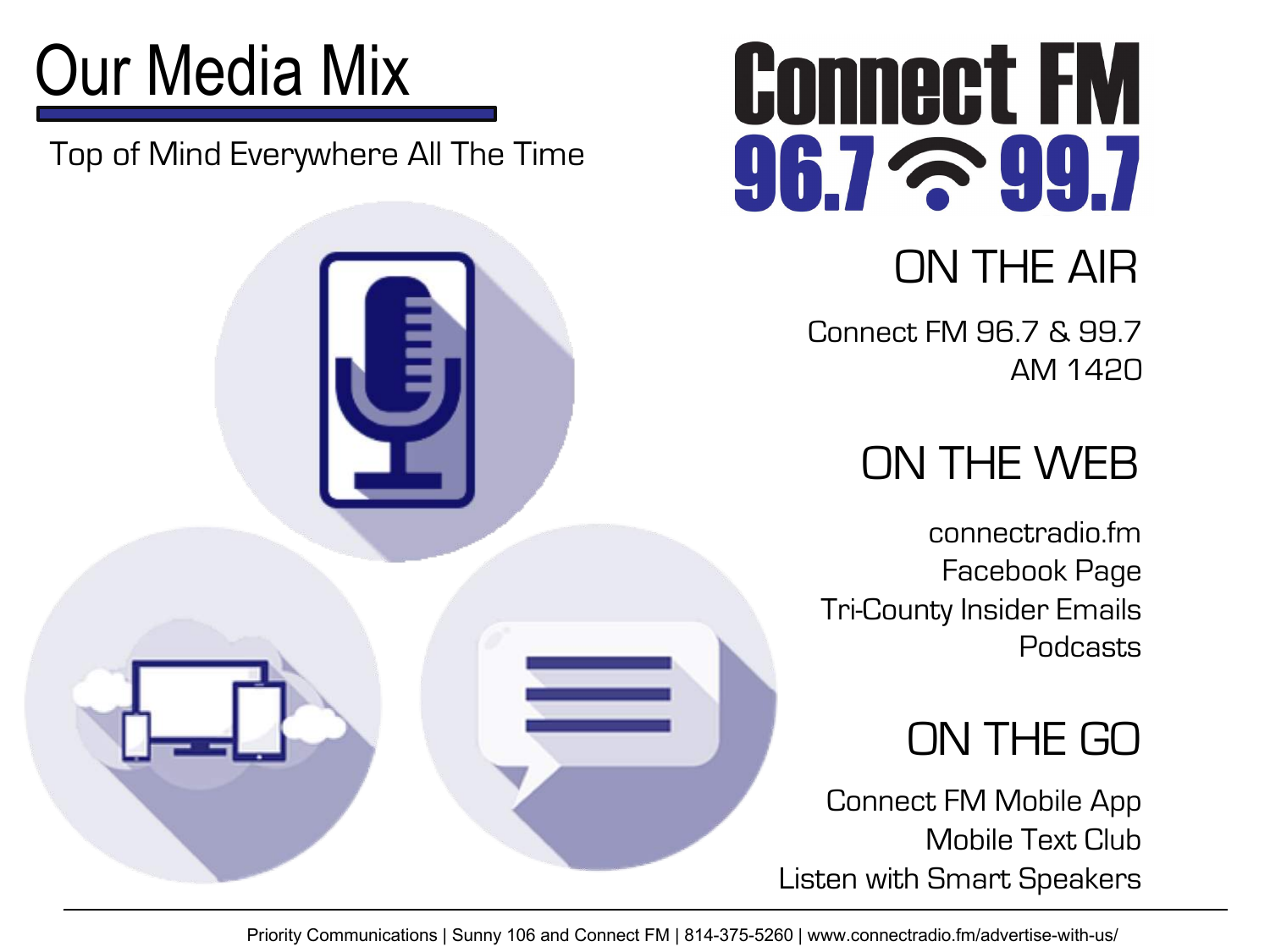#### Biggest Names in Talk Radio









Gordon Deal Clark Howard Rush Limbaugh Sean Hannity

Connect FM features today's biggest names in talk radio.

Our listeners tune in daily to hear their favorite shows from: Gordon Deal, Clark Howard, Rush Limbaugh, Sean Hannity, and more.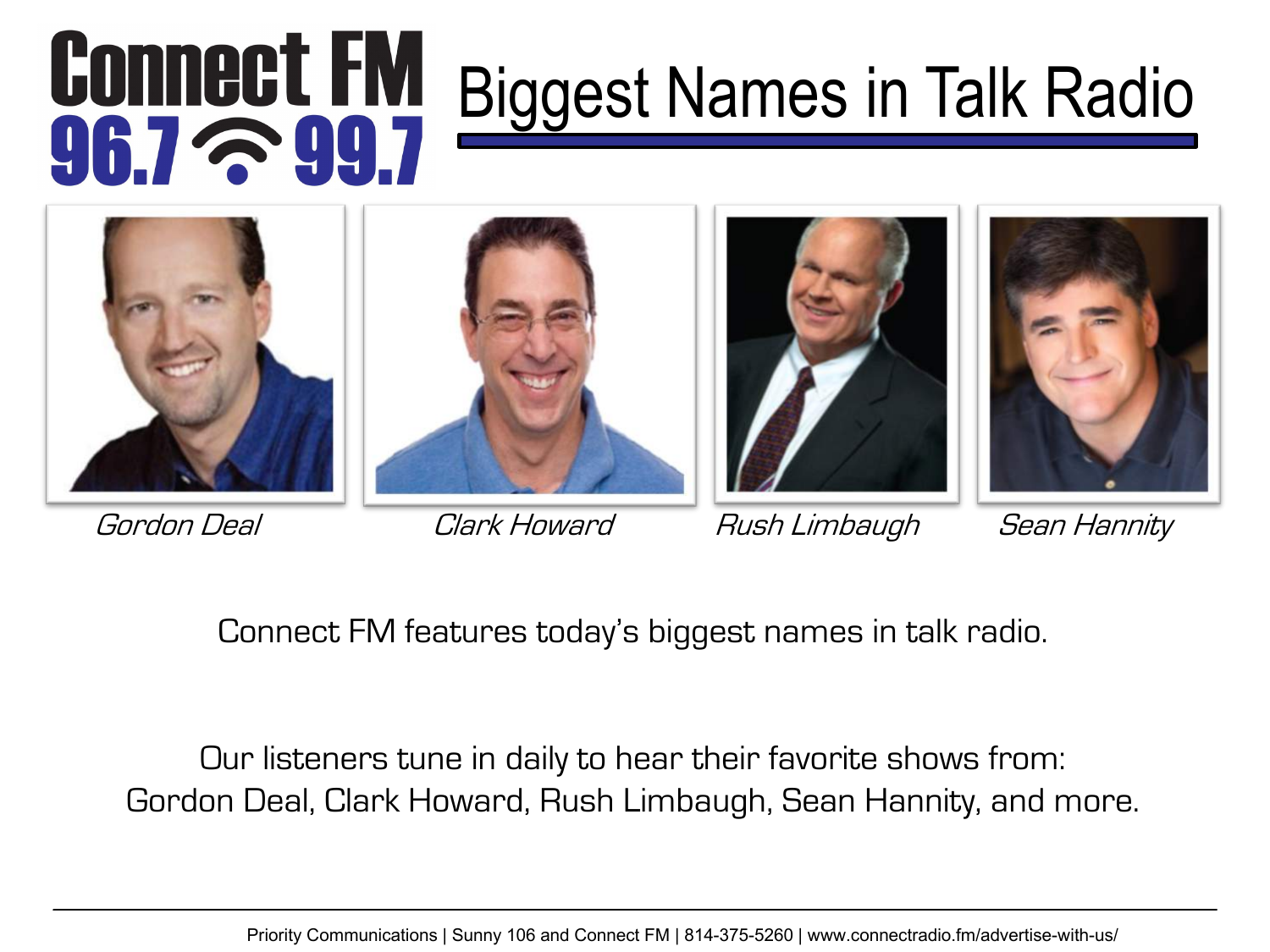#### Connect FM Weekends



Connect FM weekends are full of fun and informing specialty shows.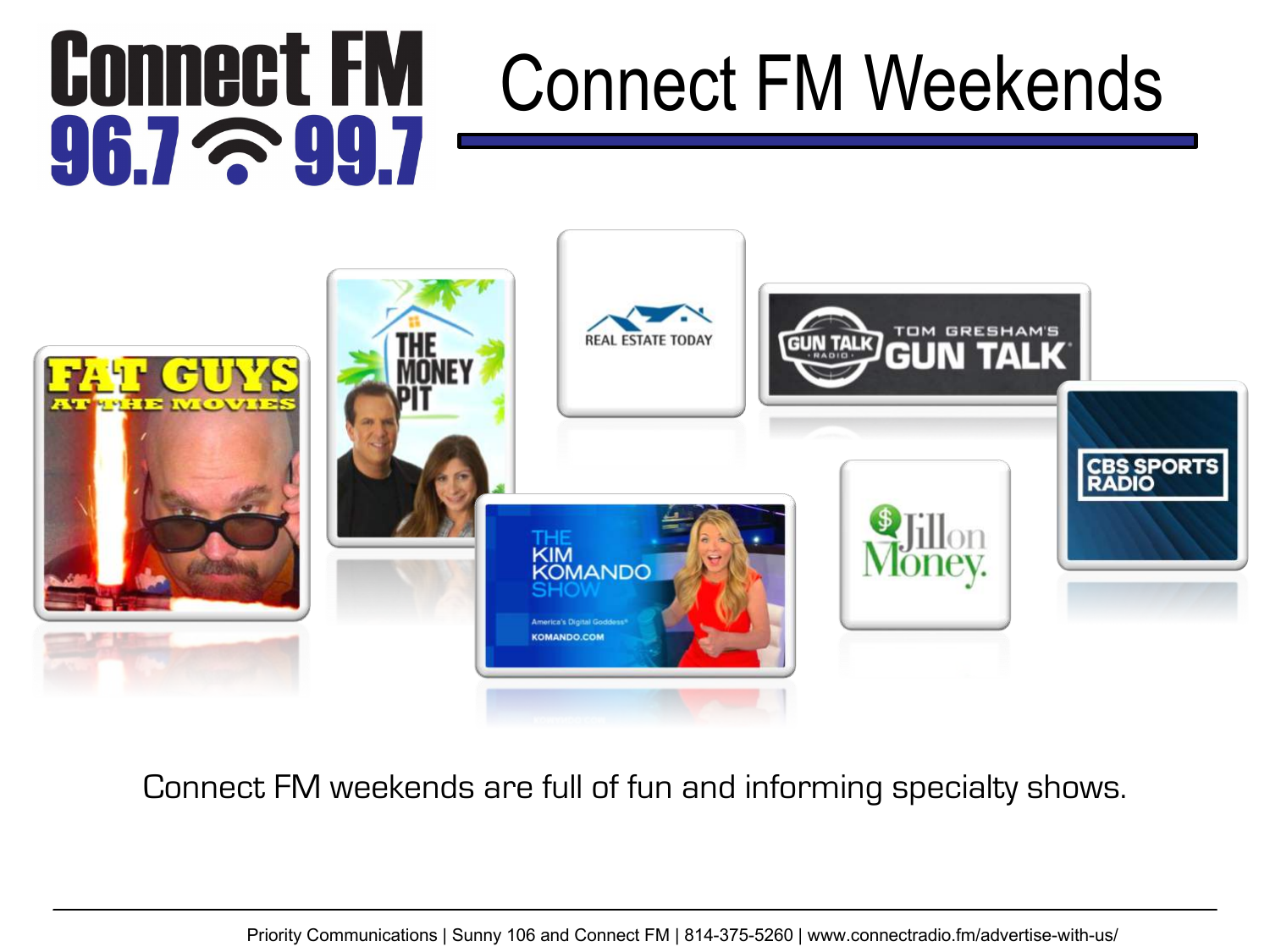#### Station Programming

Our original programming connects us to local consumers.

Your Morning Connection, Ask The Experts, and The Contact Show provide influential coverage of local news, businesses, professions, and everything in between.

Local listeners tune into Connect FM when they want to know what's happening in their area.



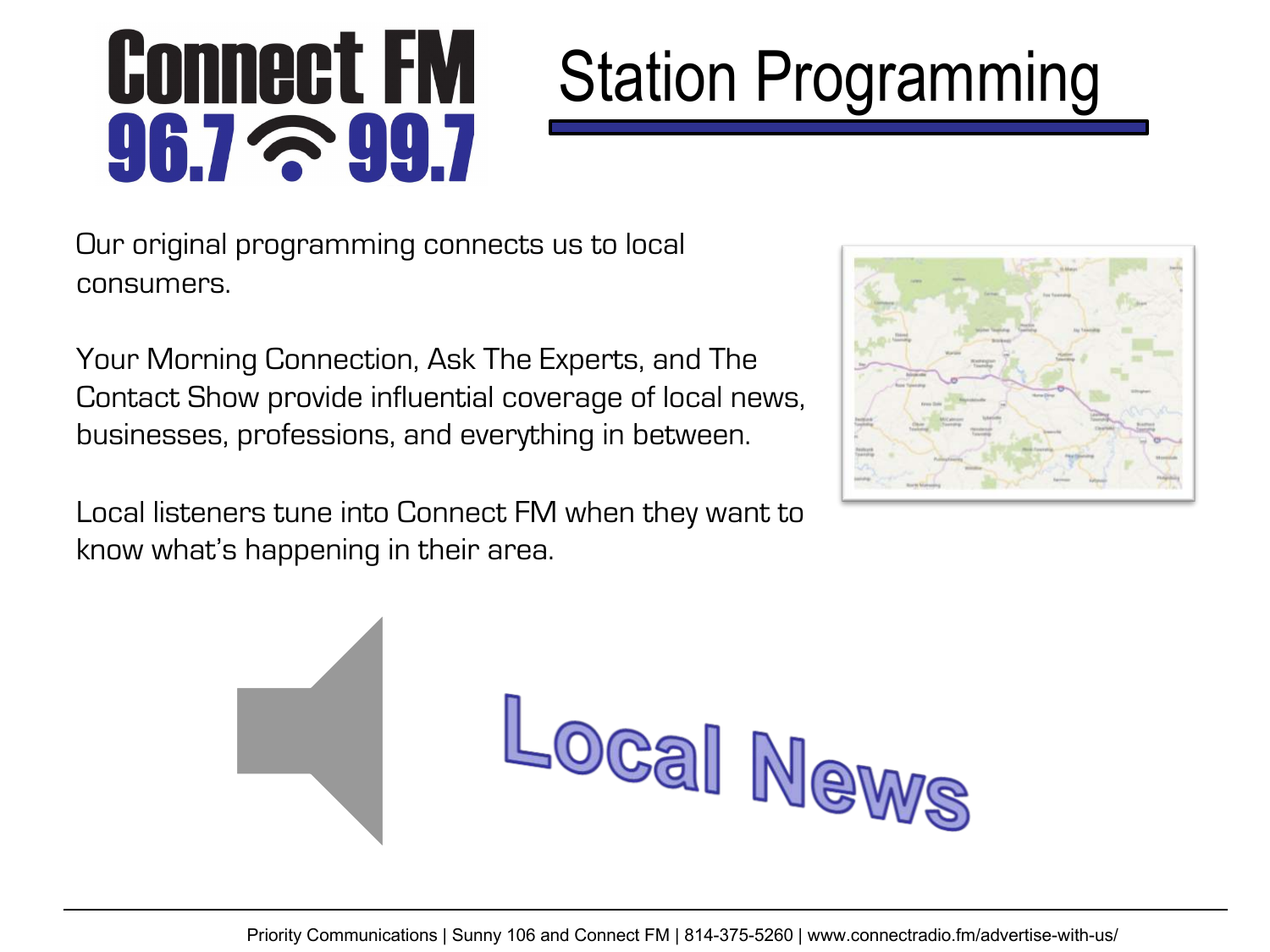## **Connect FM**  $96.7 <sup>0.7</sup>$

#### Your Morning Connection



Brittany Madera

Your Morning Connection delivers local news to listeners from 7:00am – 8:30am during their workweek.

Live guests from the community highlight upcoming events and issues affecting local listeners.

AccuWeather, health advice, pet tips, financial news and The Rush Morning Update.

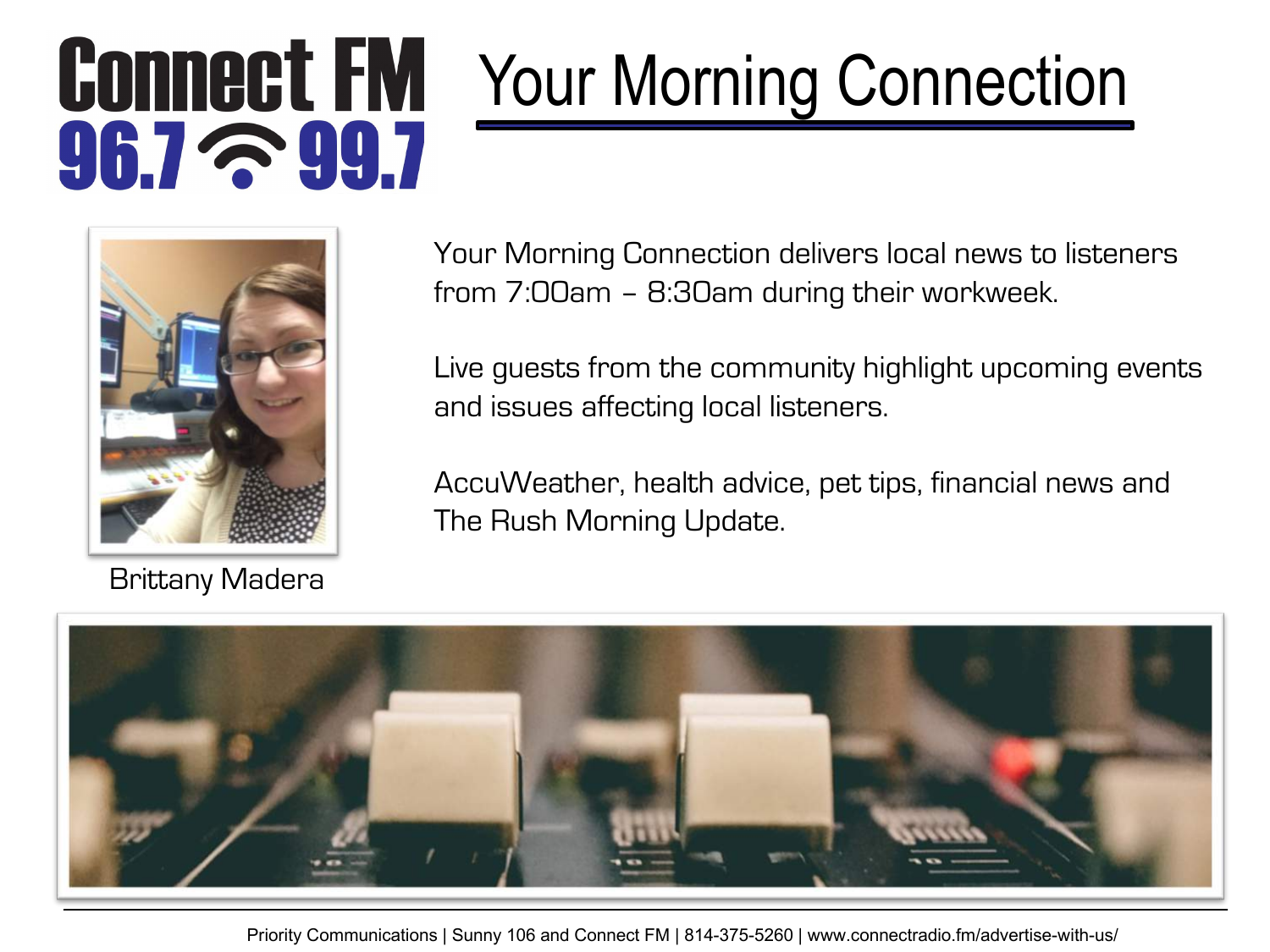Contact!

Thursday's 8:30am – 9:30am

In-depth interviews about what's going on in our area.

Guest include officials from local, state and national governments, community leaders and experts offering important information. **Previous Guests**

**Congressman Glenn "GT" Thompson**

> **State Senate Pro Temp Joe Scarnati State Representative Matt Gabler**

Contact! Can also be heard live online and as a podcast.

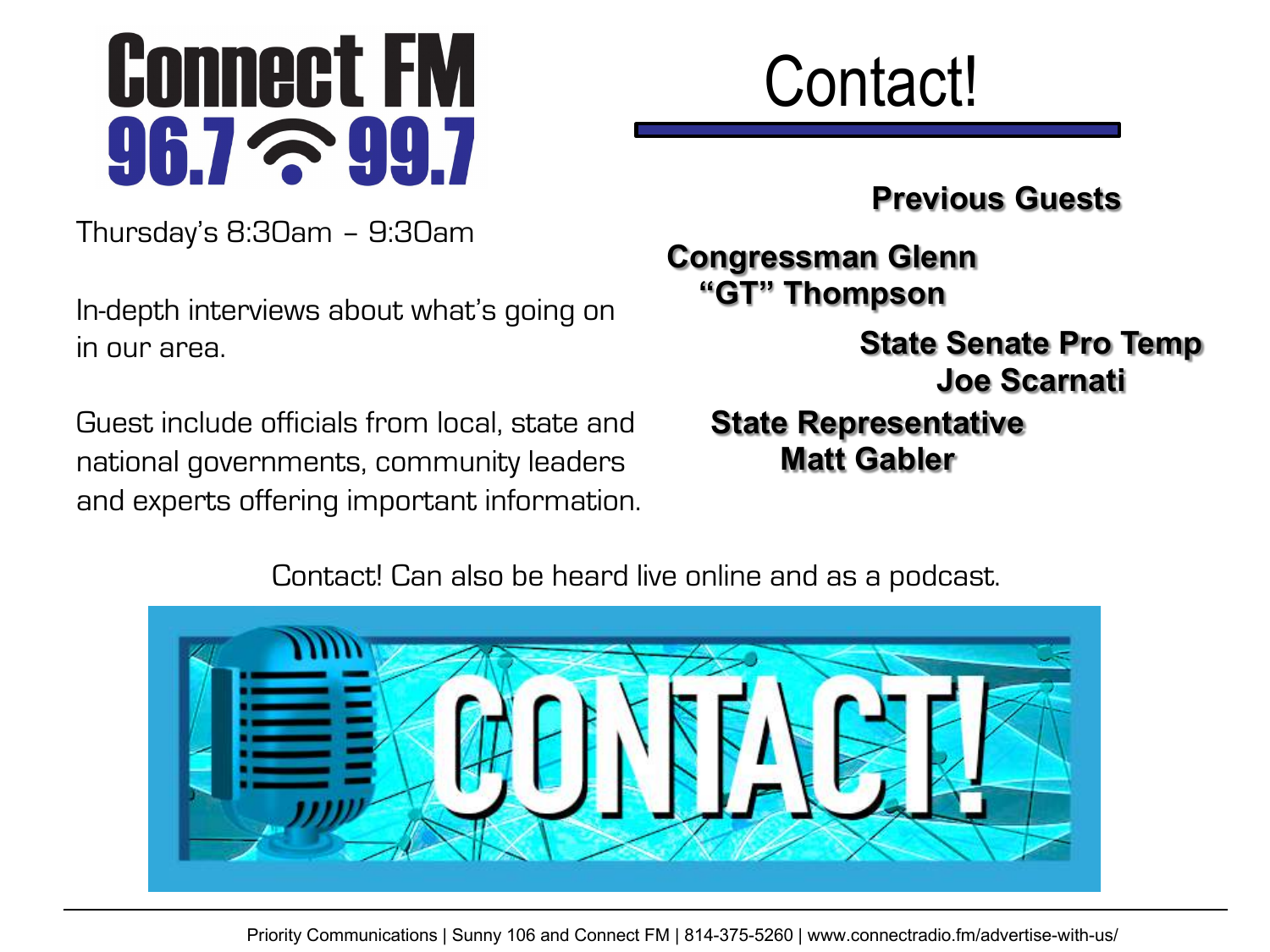



#### Website: [connectradio.fm](https://www.connectradio.fm/)

- Best Source of Local News (70k+ unique users/mo)
- [Connect.FM Live Stream \(](http://player.listenlive.co/43651)500 Unique Weekly Listeners)



- Contests and Promotions
- Programming Information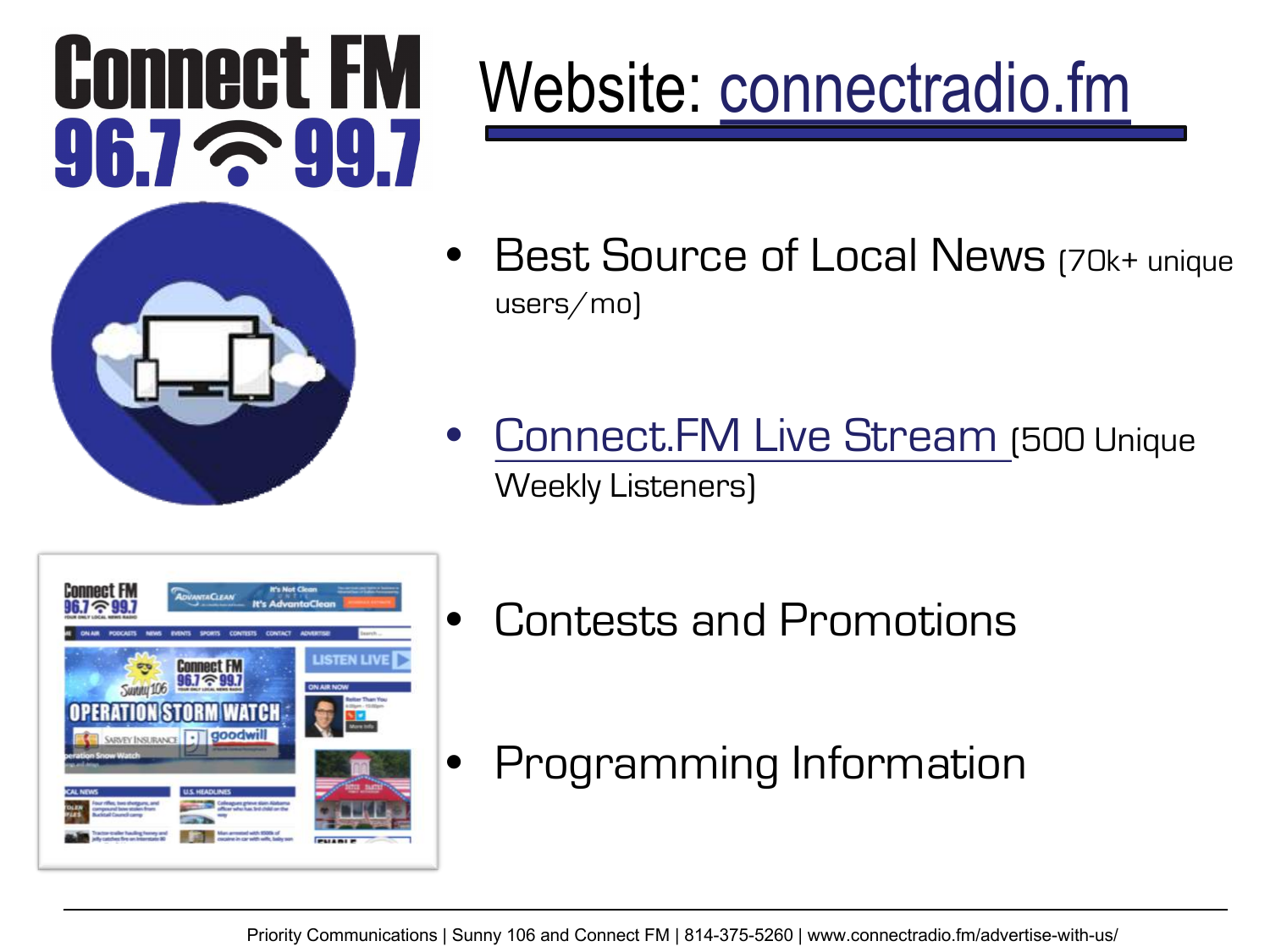

**Latest Podcast Episodes** 



#### Connect.FM Mobile App



- iPhone & Android Mobile App
- Live streaming on the go.
- Local news updates.
- Custom Ads for Branding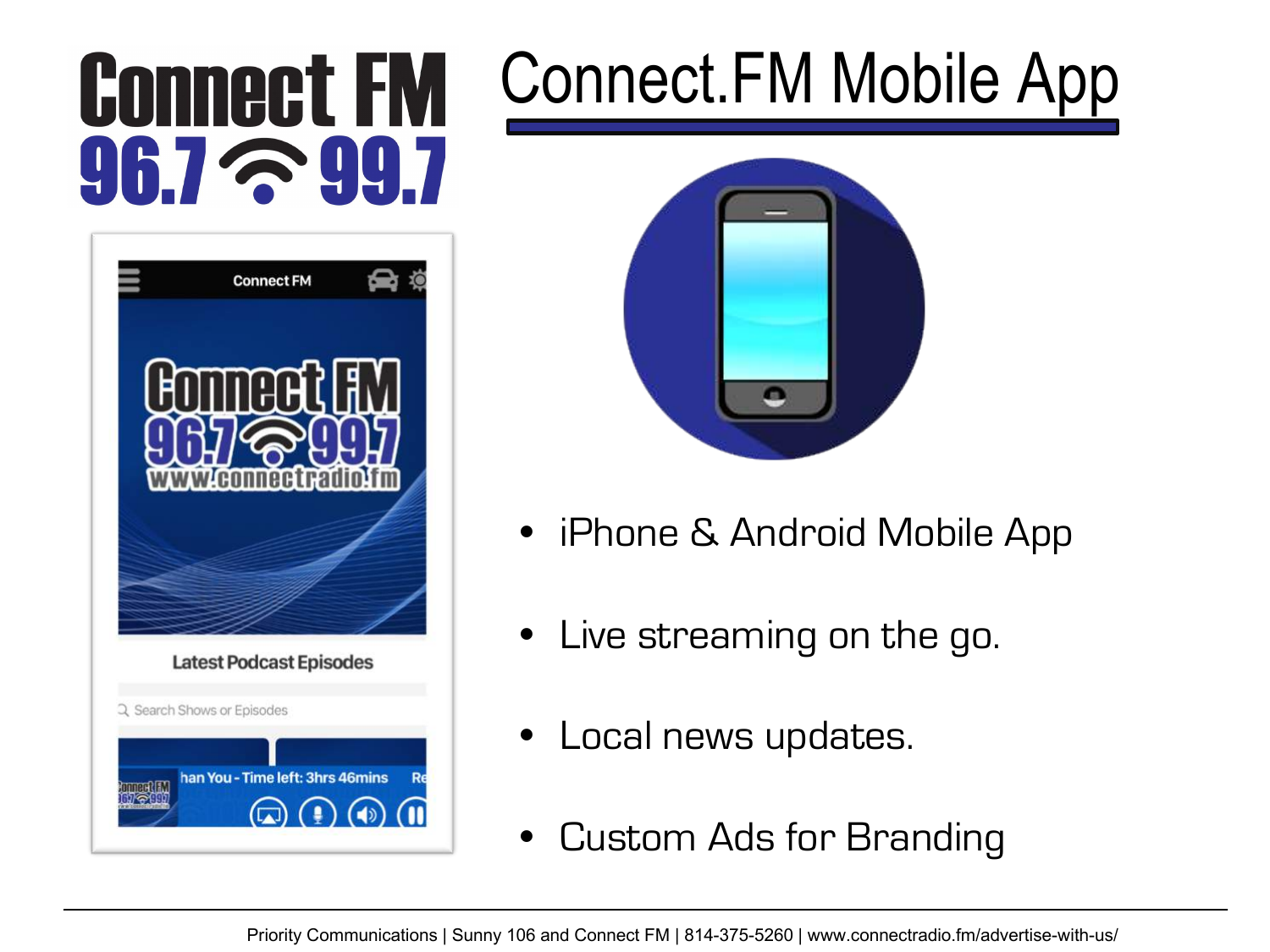#### Social Media: Facebook



- Go-To Source for Local News
- Promotions and Contests
- Interact directly with listeners
- Monthly Reach of 70,000+